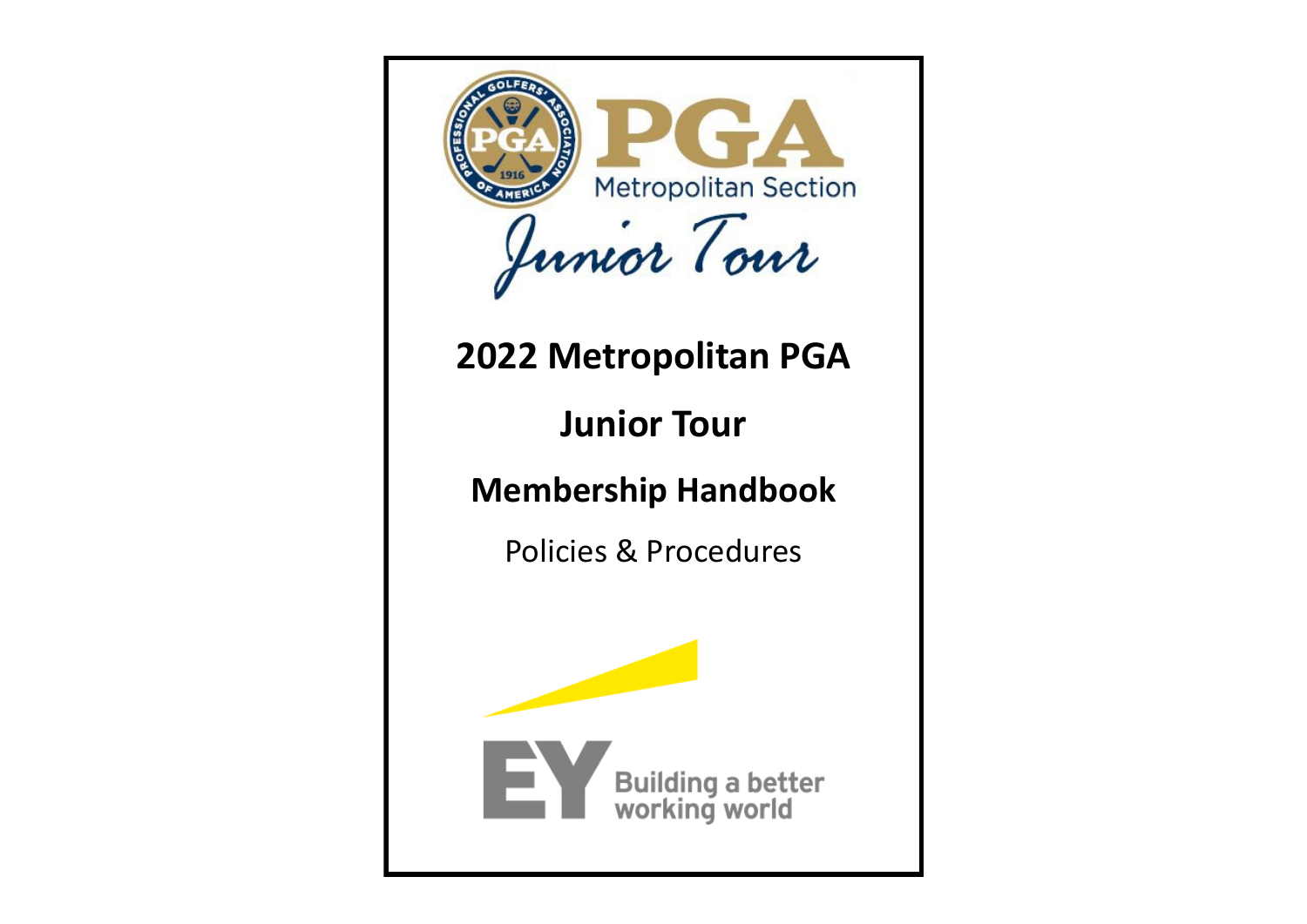# **Met PGA Junior Tour Conduct Policy**

Proper course etiquette and sportsmanship is extremely important and will be strictly enforced. The Met PGA staff works hard to find courses willing to host junior events. By taking care of the course, we stand a better chance of a return visit. Players are expected to behave in accordance with the rules prescribed by the Met PGA Junior Tour.

# **As a member of the Metropolitan PGA Junior Golf Tour, it is your responsibility to abide by and respect the following:**

- Players are responsible for protecting the integrity of The Tour, and should refuse to sign any scorecard that they believe to be inaccurate and should speak to a tournament official **immediately** if this occurs. Players should be aware that a marker who knowingly signs an incorrect scorecard is also subject to disqualification.
- Players are required to: replace divots, repair ball marks, rake bunkers, and properly dispose of trash. There will be ZERO TOLERANCE! It is imperative to remember that we are guests of these clubs and lack of respect for the golf course will not be tolerated.
- Players must not display unsportsmanlike conduct, including but not limited to abusive language, cheating, disrespect to volunteers, officials or fellow competitors, and throwing clubs.
- Players must not display improper behavior on the golf course such as physical abuse, smoking, chewing tobacco, drinking alcohol, using illegal drugs etc.
- Players should leave the golf course in better shape than you find it!
- **Players should always take time out to write a thank you note to the course/host Professional to help us be invited back**

# **For those who do not abide by the rules above the following 3 strike policy has been put into affect:**

- $\Rightarrow$  First offense: You are disqualified from the tournament where you had the offense, The Met PGA staff contacts your PGA professional to make them aware of the situation, and you are put under probation where a staff member will follow you at future tournaments. \*
- $\Rightarrow$  Second offense: You are disqualified from the tournament where you had the offense and suspended from the Tour for two weeks. The probationary period will continue when your suspension is lifted.\*
- $\Rightarrow$  Third offense: You are expelled from the Junior Tour and disqualified from Player of the Year points and special honors that go along with them.

**\*Please note the severity of the offense may result in stricter reprimand.**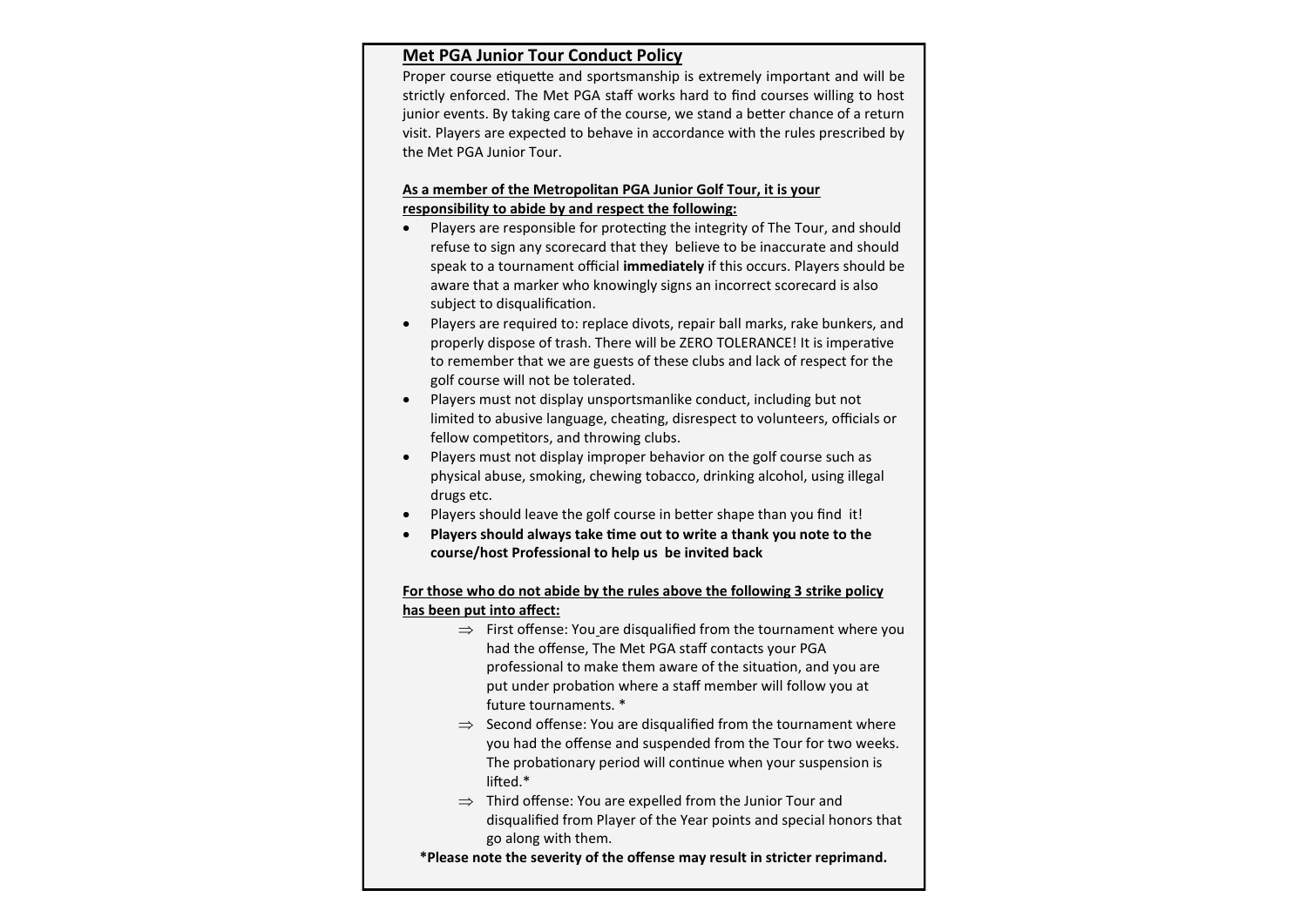

#### **Section Officers**

Chris Kenney, PGA - President Rich Jones, PGA - Secretary Theron Harvey, PGA - Treasurer Shawn Powers, PGA - 1st Vice President Chris Marinaro, PGA - 2nd Vice President Carl Alexander, PGA - Honorary President

# **Board of Directors**

Andrew Gruss, PGA John Guyton, PGA John Hobbins, PGA Tyler Lower, PGA Nick Maselli, PGA Jim McCann, PGA Cory Muller, PGA James Ondo, PGA Michael Sweeney, PGA Stuart Waack, PGA

# **Metropolitan PGA Staff Members**

**Daniel Frankel, Director of Junior Golf Kelli Clayton, Foundation Director Shannon Gilbert, PGA Works Fellow** Jeff Voorheis, Executive Director Steve Guasco, Tournament Director Kaitlin Sabbagh, Director of Operations Chris Chao, Assistant Tournament Director Emily Meier, Communications Director Noah Rosenthal, Communications Coordinator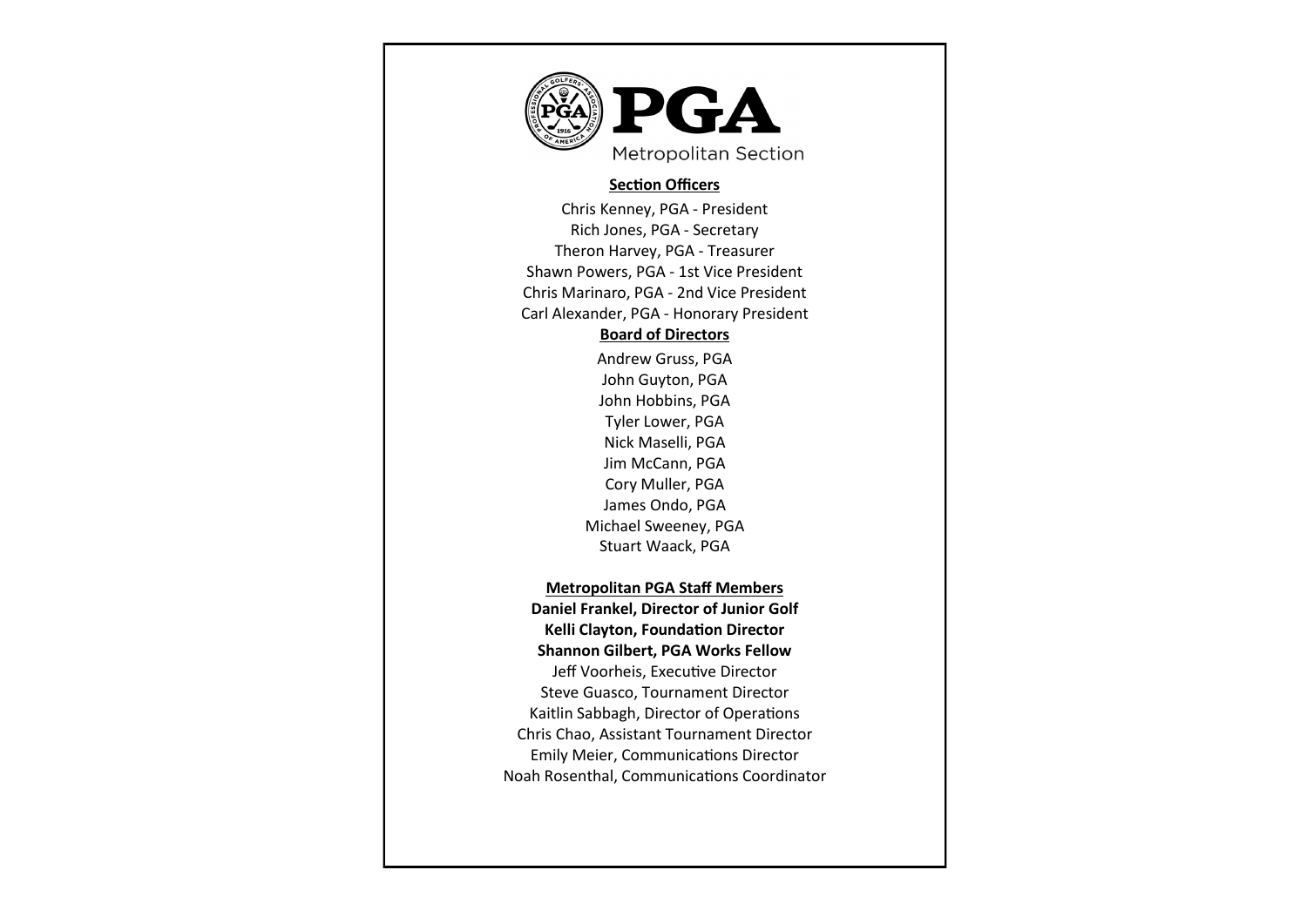# **WHO IS ELIGIBLE**

The Metropolitan PGA Junior Tour is open to all boys and girls ages 10-18 who reside in or are members of a golf course within the Metropolitan Section. Members who have graduated high school may only play the season directly following their high school graduation. Regardless of graduation date, a junior golfer may not play in an event if they have reached their 19th birthday. Any person enrolled in college is not eligible to play in our events. Members may compete in a championship event as long as they have not reached their 19th birthday on the last day of the championship. The Metropolitan Section includes Long Island, New York City, Westchester County, Rockland County, Sullivan County, Putnam County, Orange County, Southern Dutchess County, Southern Ulster County, and Fairfield County (south of Danbury and Bridgeport). All members must have completed the 2022 Membership Process including the annual online rules quiz to register for tournaments. If you were not a member in 2021, the PGA Professional Certification form must also be received before you will be considered an active member. Push carts are permitted in all tournaments at facilities that permit their use. Before the start of an event, the Met PGA will notify players of any sites that will not permit push carts.

# **BENEFITS OF MEMBERSHIP**

#### *All members receive the following:*

- Tournament and championship opportunities at courses throughout the Metropolitan Section
- Access to 2022 Met PGA Junior Golf Special Events
- Access to the Junior Tour Player's Club via personal username and password
- A USGA GHIN number for handicapping purposes
- Met PGA Junior Tour Hat
- 2022 Membership Bag Tag
- USGA Rules of Golf Book

# **Where Do I Find the Rules Quiz?**

Everyone must take and pass a Rules Quiz before they are able to register for tournaments. Regardless of past membership, you will not be able to register for tournaments without passing the Rules Quiz! You may take it as many times as needed in order to pass.

#### To Take the Rules Quiz:

- 1. Visit our website www.metpgajuniorgolf.com
- 2. Login to your Player's Club Account with your User ID and Password
- 3. Click on the Tournaments Tab
- 4. There will be a box on the top of the page that says 'Before you register for tournaments, you must pass the Rules Quiz.' Click Rules Quiz
- 5. Results will be calculated instantly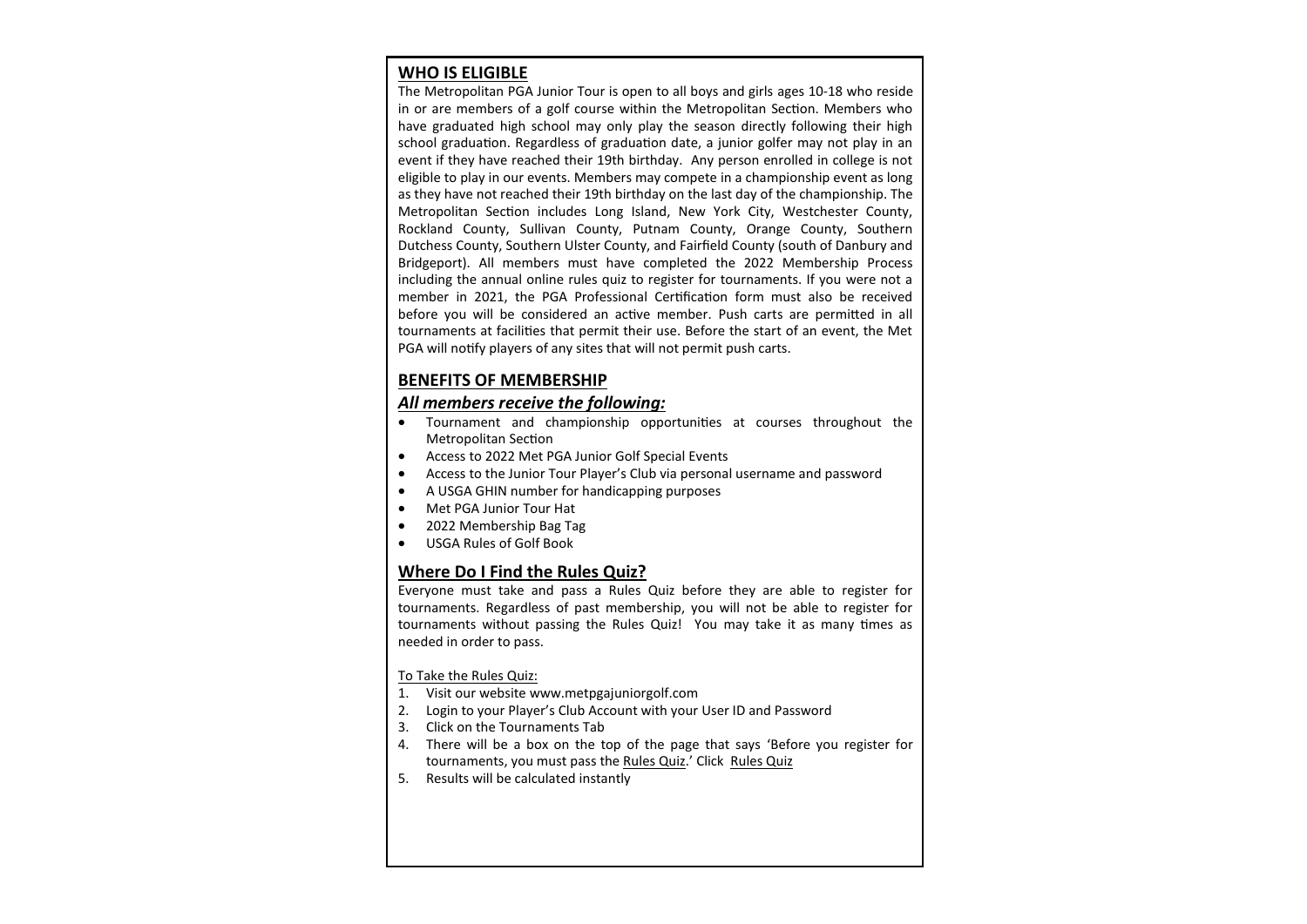#### **ABOUT THE TOURNAMENTS**

All regular season tournaments are stroke play and are conducted in accordance with the USGA Rules of Golf, the rules and regulations of the Met PGA Junior Tour, and the host clubs. The Junior Tour will permit the use of rangefinders, however, caddies are NOT allowed at any events. A player may obtain distance information by using a device that measures distance only. If during a stipulated round, a player uses a distance-measuring device that is designed to gauge or measure other conditions that might affect their play (e.g., gradient, wind-speed, temperature, etc.), regardless of whether any such additional functions are actually used, the player is in breach of the rules for which the penalty is disqualification.

#### **PLAYER DIVISIONS**

**9 Hole Tour:** The 9 Hole tournaments are open to boys 10-13 and girls 10-18 and cost \$50 for regular events and Championships. Juniors who average a score of 110 and higher for 18 holes must play on the 9 Hole Tour. 9 Hole Tour members may only play in 9 Hole events.

**Players Tour:** 18 Hole tournaments for players 12-18 years of age and cost \$65. The Players Tour is broken up into two age divisions for the boys 12-14 and 15-18 and is one overall age division for the girls 12-18. Juniors must have a scoring average of 110 or below to participate on the Players Tour. Players Tour members may only play in one day tournaments with the exception of any championships in which they qualify for.

**Future Series:** 36 Hole, two-day tournaments, for players 12-18 years of age. The cost of the tournaments is \$215. There is one overall division for boys 12-18 and one overall division for girls 12-18. Boys must have a Handicap Index of 10 or below (scoring average of 85 or below) and girls must have a Handicap Index of 15 or below (scoring average of 90 or below) to participate in the Future Series. Some two day tournaments may have a cut. Future Series members are also eligible to play in select one day Players Tour events in their own Future Series Division at the cost of \$65. These one day tournaments will not count towards Player of the Year standings for the Future Series division.

#### **HOW DO I ENTER THE TOURNAMENTS?**

Tournament registration opens on Monday, May 16 at 12:00pm (noon) and can be accessed through your Players Club Account. Tournaments will remain open until they are full but will close one week prior to the event. Registrations are processed on a first-come, first-serve basis and there is no limit to the number of events a member can register for. Immediately following registration you will be notified by email if you were accepted or placed on the waiting list for each event.

- 1. Go to www.metpgajuniorgolf.com
- 2. Either click on the Tournament Sign Up Banner or sign into your Players Club Account
- 3. Login using your User ID and Password (if you are unsure of either, click on 'Forgot your ID/ Password?' and enter your e-mail address– not your GHIN number!)
- 4. Click on the Tournaments Tab and select the events you would like to register for. **Please Note: There will only be checkboxes next to the tournaments which you are eligible for based on your Tour/ Age Division.**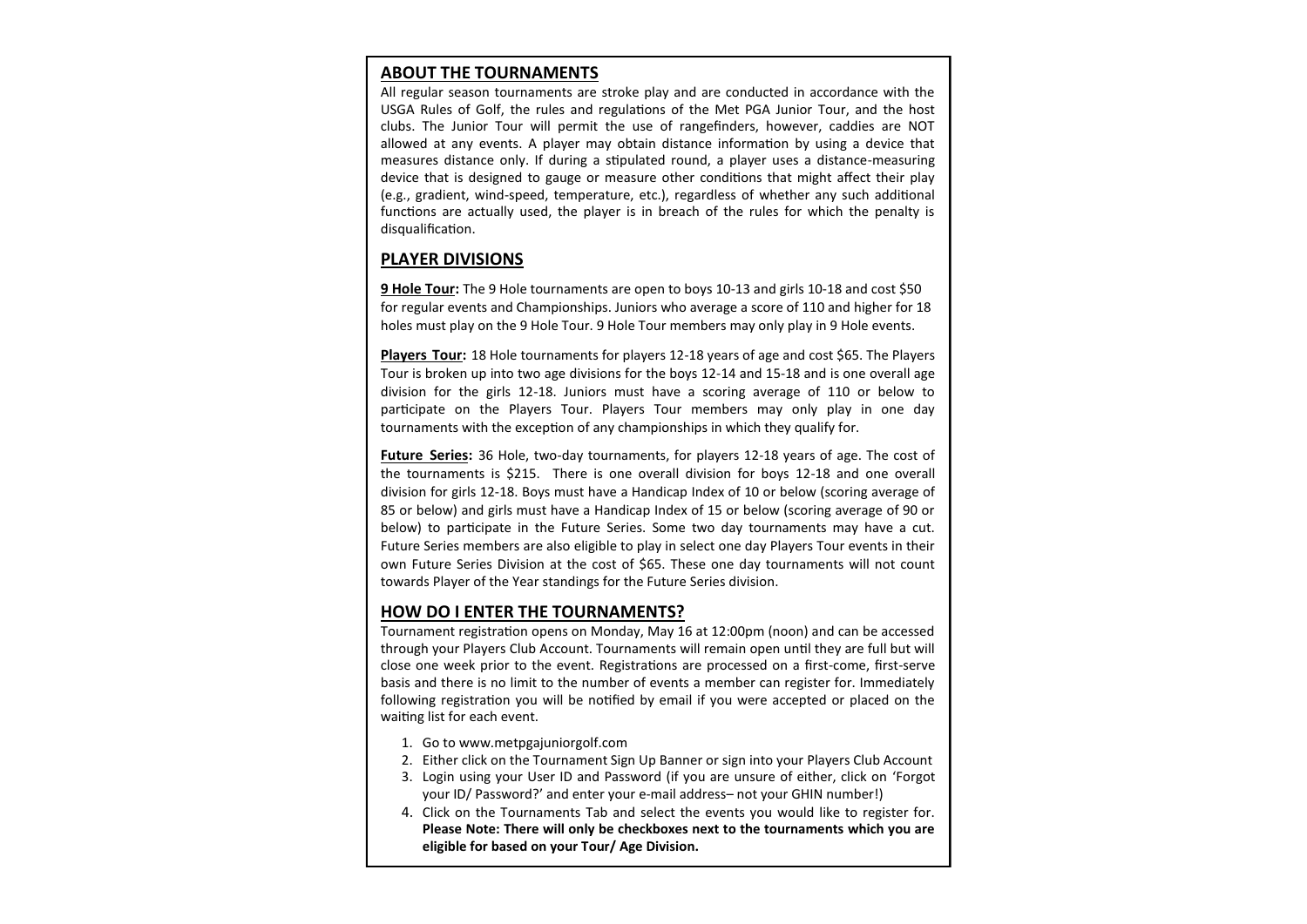# **WAITLIST/ STANDBY POLICY**

Due to limited space and high demand we cannot guarantee entry into our tournaments. Once the allotted number of spots for a tournament are filled we begin a waiting list. If we get any cancellations we will fill spots from the waiting list. If you do not get into a tournament in advance, you can still go to the event as a standby (as long as you meet age/ tour eligibilities for that event). The standby list will be first come - first serve by age division, and the junior must sign in with a Metropolitan PGA Staff member. Any names submitted to the club staff will NOT be valid. Standbys are only allowed to play with their own age division and cannot play in the place of someone in a different age division. Example: If you are 13 years old and there is a no show in the 15-18 division, you will not be allowed to play in that spot. The tournament fee for standbys is \$70 for juniors playing 18 holes, \$55 for juniors playing 9 holes, and \$220 for 36 Hole events and Championships. Standbys must pay by check or credit card on-site the day of the event. NO CASH WILL BE ACCEPTED. There are NO guarantees that any or all standbys will play.

#### **CANCELLATION/WITHDRAWL POLICY**

If you find that you are unable to participate in an event that you have entered, you must cancel the event online through your Players Club account and **NOT** by calling the office! Cancellations made by 12:00pm noon two weeks prior to an event will receive a full refund minus a \$5 cancellation fee. Cancellations made after 12pm two weeks prior to an event and up to 3 days prior to an event at 12:00pm will receive a credit to their account to play in another tournament. After this time there shall be NO REFUNDS NO EXCEPTIONS! In the case of emergencies players will be able to cancel up until 9:00am the day of an event to avoid being listed as a No Show. If you fail to notify the Met PGA of a cancellation, you are subject to a loss of playing privileges listed below under our "No Show Policy".

# **NO SHOW POLICY**

The Met PGA Junior Tour cancellation/withdrawal policy enables the staff to replenish the tournament field. A "no show" takes away a playing opportunity for another Met PGA Junior Tour member. Therefore, the first time a player does not show up to an event without cancelling, they will receive a warning from the Met PGA office. If a member "no shows" a second time, playing privileges are subject to suspension for the remainder of the season.

# **DRESS POLICY FOR JUNIORS & PARENTS**

Appropriate attire for boys is a collared golf shirt, pants or long shorts, and golf shoes or sneakers. Appropriate dress for girls is a collared golf shirt, pants or long shorts/ skirts, and golf shoes or sneakers. No MOCK NECKS OR CARGO SHORTS, jeans, tank tops, sweat suits, T -shirts, gym/mesh shorts, bicycle shorts, halter-tops, midriffs, or short shorts/skirts will be tolerated. Girls' shorts/skirts MUST be no shorter than 4 inches above the knee. All shirts must be tucked in. No hats are to be worn backwards and should be taken off when entering a clubhouse. The use of cell phones, iPods/mp3 players, and other electronic devices are not permitted during a stipulated round unless it is for scoring purposes. Golf shoes must have soft spikes. It is important that children, as well as adults, dress appropriately at all times. **Players and parents who do not abide by the dress code will be asked to leave the club premises.**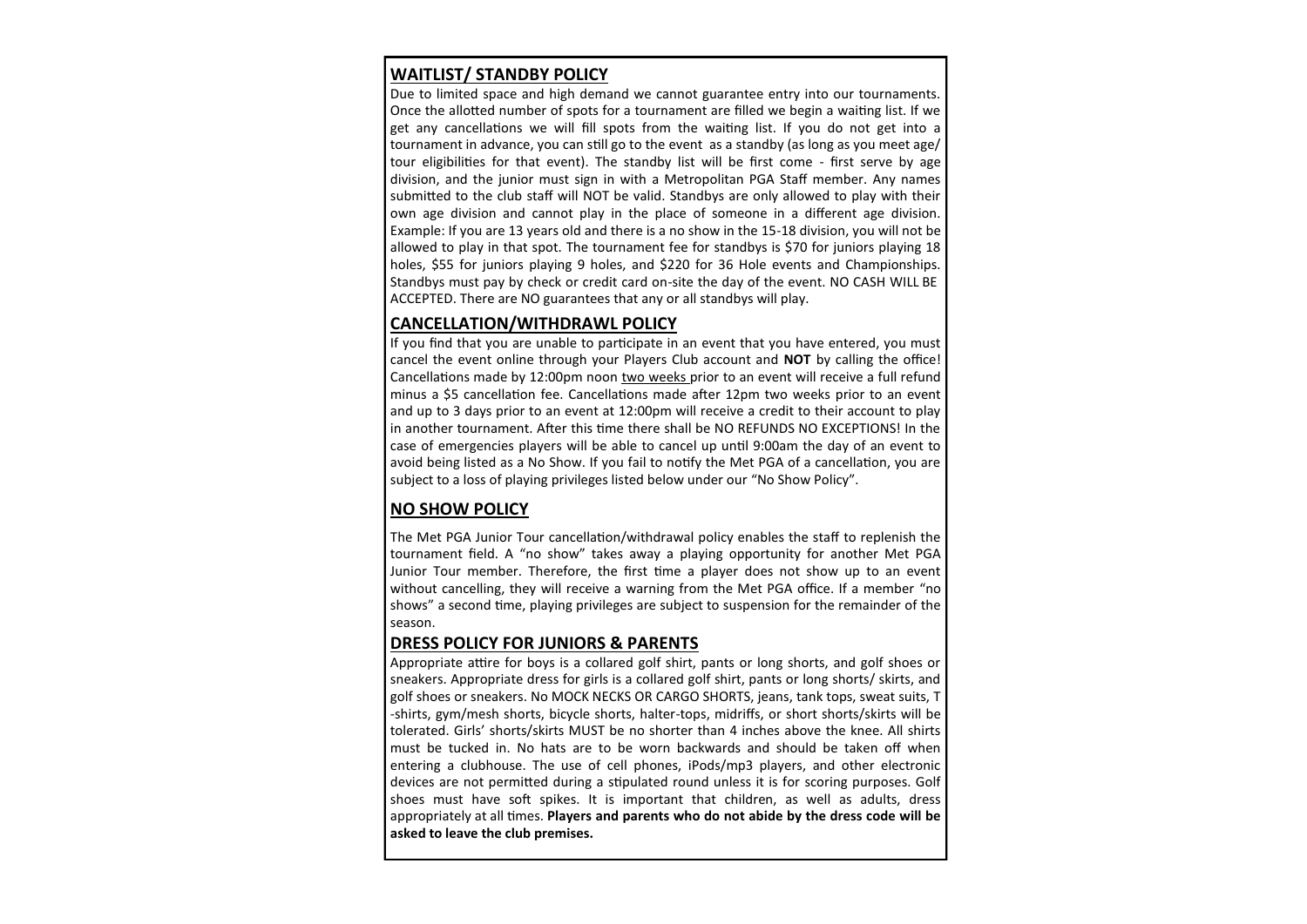# **AGE DIVISIONS & POINT SYSTEM**

Junior Tour members ages 12-18, playing 18 holes or more, compete for Player of the Year within their own divisions throughout the season via points system. Members must play in their own divisions. There is no minimum number of tournaments one must compete in to be included in the Player of the Year race. Points are cumulative and are based on your top 7 finishes. If you play in less than 7 tournaments your point total will still be the total number of points earned for those events. For example, if you played in ten events, only your top 7 point earning finishes would be included the others are not used. If you only play in four events those will be added together accordingly. Any ties in the Player of the Year race will be awarded as such and will not be broken. At the conclusion of the tournament season, the top three junior golfers within each age division will be recognized as Players of the Year for the 2022 tournament season.

The 9 Hole Division is meant to be a non-competitive, learning stage; therefore, points are not awarded. Points are awarded for participation in most Metropolitan PGA Junior Tournaments. *Note: If a member has a birthday during the season that would cause a change in age division, read the following rule: Members will play in the age division based on their age as of July 31, 2022. If a player would like to request to play in a higher division, they can make their request to our Junior Golf Committee.*

| <b>DIVISIONS</b> |                         |                                                     |  |  |
|------------------|-------------------------|-----------------------------------------------------|--|--|
| 9 Hole Tour      | <b>The Players Tour</b> | <b>Future Series</b>                                |  |  |
| Boys 10-13       | (18 Hole Events)        | (36 Hole Events)*                                   |  |  |
| Girls 10-13      | Boys 12-14              | <b>Boys Future Series</b>                           |  |  |
| Girls 14-18      | Boys 15-18              | <b>Girls Future Series</b>                          |  |  |
|                  | Girls 12-18             | *Only 36 Hole events count towards FS POY standings |  |  |

| <b>The Players Tour Point</b><br><b>Distribution (for all divisions)</b> |  |  |  |  |
|--------------------------------------------------------------------------|--|--|--|--|
| First Place 1000                                                         |  |  |  |  |
| Second Place 500                                                         |  |  |  |  |
| Third Place400                                                           |  |  |  |  |
| Fourth Place 200                                                         |  |  |  |  |
| Fifth Place175                                                           |  |  |  |  |
| Sixth Place 150                                                          |  |  |  |  |
| Seventh Place 125                                                        |  |  |  |  |
| Eighth Place 100                                                         |  |  |  |  |
| Ninth Place 75                                                           |  |  |  |  |
| Tenth Place50                                                            |  |  |  |  |
| There must be at least two players in an                                 |  |  |  |  |
| age division to constitute an event.                                     |  |  |  |  |
|                                                                          |  |  |  |  |
| Points will be doubled for 1 day<br>Championships.                       |  |  |  |  |

| <b>Girls Future Series 2 Day Event</b><br><b>Point Distribution</b> |  |  |  |
|---------------------------------------------------------------------|--|--|--|
| First Place 2000                                                    |  |  |  |
| Second Place 1000                                                   |  |  |  |
| Third Place800                                                      |  |  |  |
| Fourth Place 400                                                    |  |  |  |
| Fifth Place350                                                      |  |  |  |
| Sixth Place 300                                                     |  |  |  |
| Seventh Place 250                                                   |  |  |  |
| Eighth Place 200                                                    |  |  |  |
| Ninth Place 150                                                     |  |  |  |
| Tenth Place100                                                      |  |  |  |
| <b>Championships are double the</b>                                 |  |  |  |
| above point values                                                  |  |  |  |
|                                                                     |  |  |  |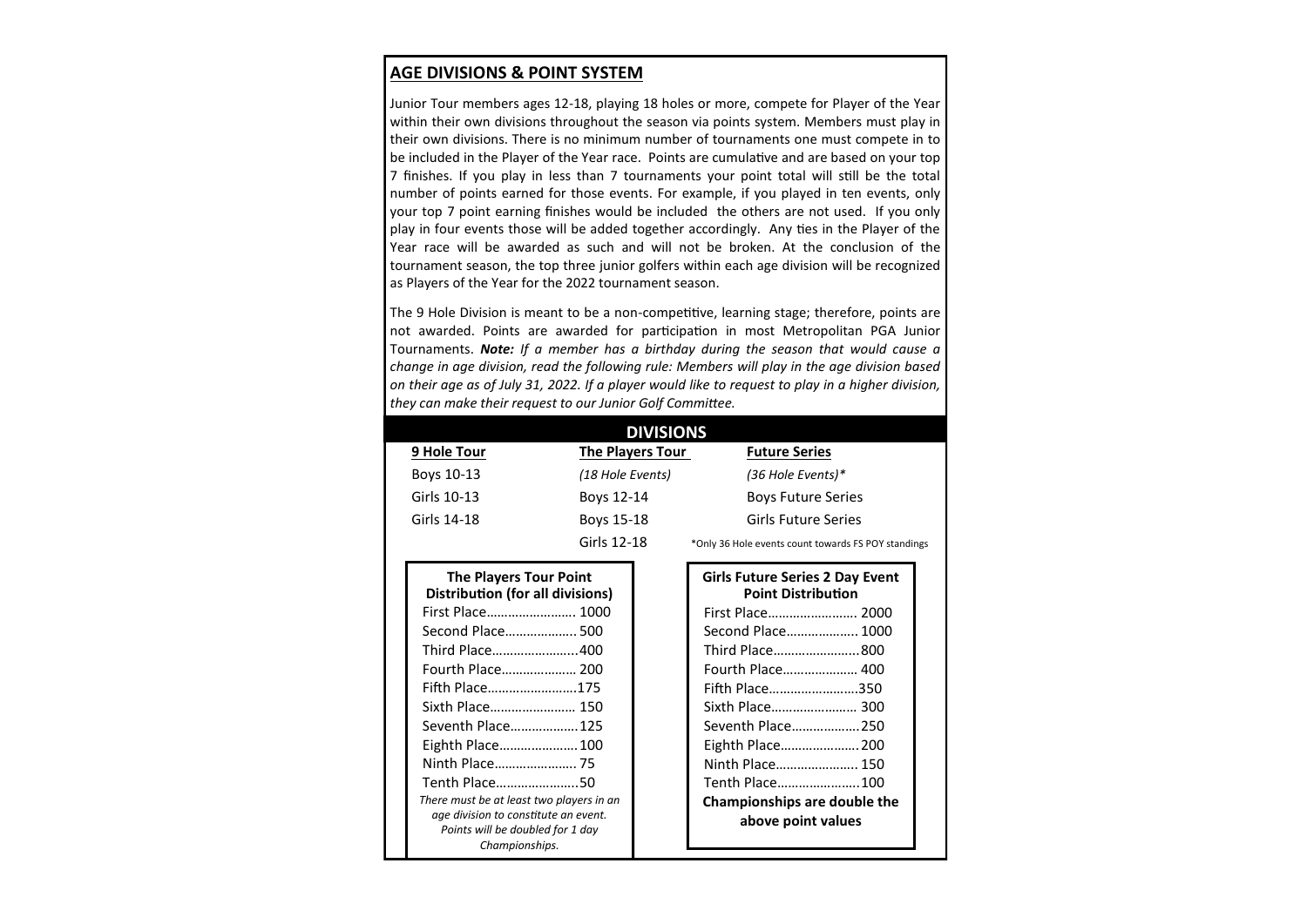#### **2 DAY FUTURE SERIES POINT DISTRIBUTION**

Points will be awarded to the top 25 finishers.

| 1 | 2000 | 10 | 100  | 19 | 35 |  |
|---|------|----|------|----|----|--|
| 2 | 1000 | 11 | 87.5 | 20 | 30 |  |
| 3 | 800  | 12 | 75   | 21 | 25 |  |
| 4 | 400  | 13 | 62.5 | 22 | 20 |  |
| 5 | 350  | 14 | 50   | 23 | 15 |  |
| 6 | 300  | 15 | 47.5 | 24 | 10 |  |
| 7 | 250  | 16 | 45   | 25 | 5  |  |
| 8 | 200  | 17 | 42.5 |    |    |  |
| 9 | 150  | 18 | 40   |    |    |  |
|   |      |    |      |    |    |  |

# **BOYS CHAMPIONSHIP POINT DISTRIBUTION**

Due to the size of the field and the competitive nature of our boys, Championship finishes are worth 2x the regular points and will be awarded to the top 25 finishers.

|   | 4000 | 10 | 200 | 19 | 70 |
|---|------|----|-----|----|----|
| 2 | 2000 | 11 | 175 | 20 | 60 |
| 3 | 1600 | 12 | 150 | 21 | 50 |
| 4 | 800  | 13 | 125 | 22 | 40 |
| 5 | 700  | 14 | 100 | 23 | 30 |
| 6 | 600  | 15 | 95  | 24 | 20 |
|   | 500  | 16 | 90  | 25 | 10 |
| 8 | 400  | 17 | 85  |    |    |
| 9 | 300  | 18 | 80  |    |    |
|   |      |    |     |    |    |

# **PACE OF PLAY GUIDELINES**

The Metropolitan PGA does not condone slow play. It is inexcusable to play 18 holes in over 4 and a half hours. The player must play without undue delay and in accordance with any pace of play guidelines that the Committee may establish. Between completion of a hole and playing from the next teeing ground, the player must not unduly delay play. Therefore, the following guidelines will be enforced:

• The maximum amount of time groups need to play a hole are as follows:

Par 3: 13 minutes, Par 4: 14 minutes, Par 5: 15 minutes

- A group will be considered out of position if at any time during the round when
	- $\Rightarrow$  They exceed the time allotted to play a hole
	- $\Rightarrow$  When a par 3 or par 4 is open ahead of them
	- $\Rightarrow$  When the group ahead of them is on the putting green on a par 5
- When a group is out of position, a warning will be issued. If the group remains out of position, all individuals in the group will be put on the clock and failure to get back in position will result in a two stroke penalty for all players.
- $\bullet$  If it is found that one player is holding up the rest of the group then they can be penalized individually in accordance with the 40 second rule listed below:

The timing of a player's stroke will begin when it is their turn to play and they can play without interference or distraction. A player is allowed up to 40-seconds to play a stroke. Penalties for players exceeding this time will be accessed in accordance with the stipulations above.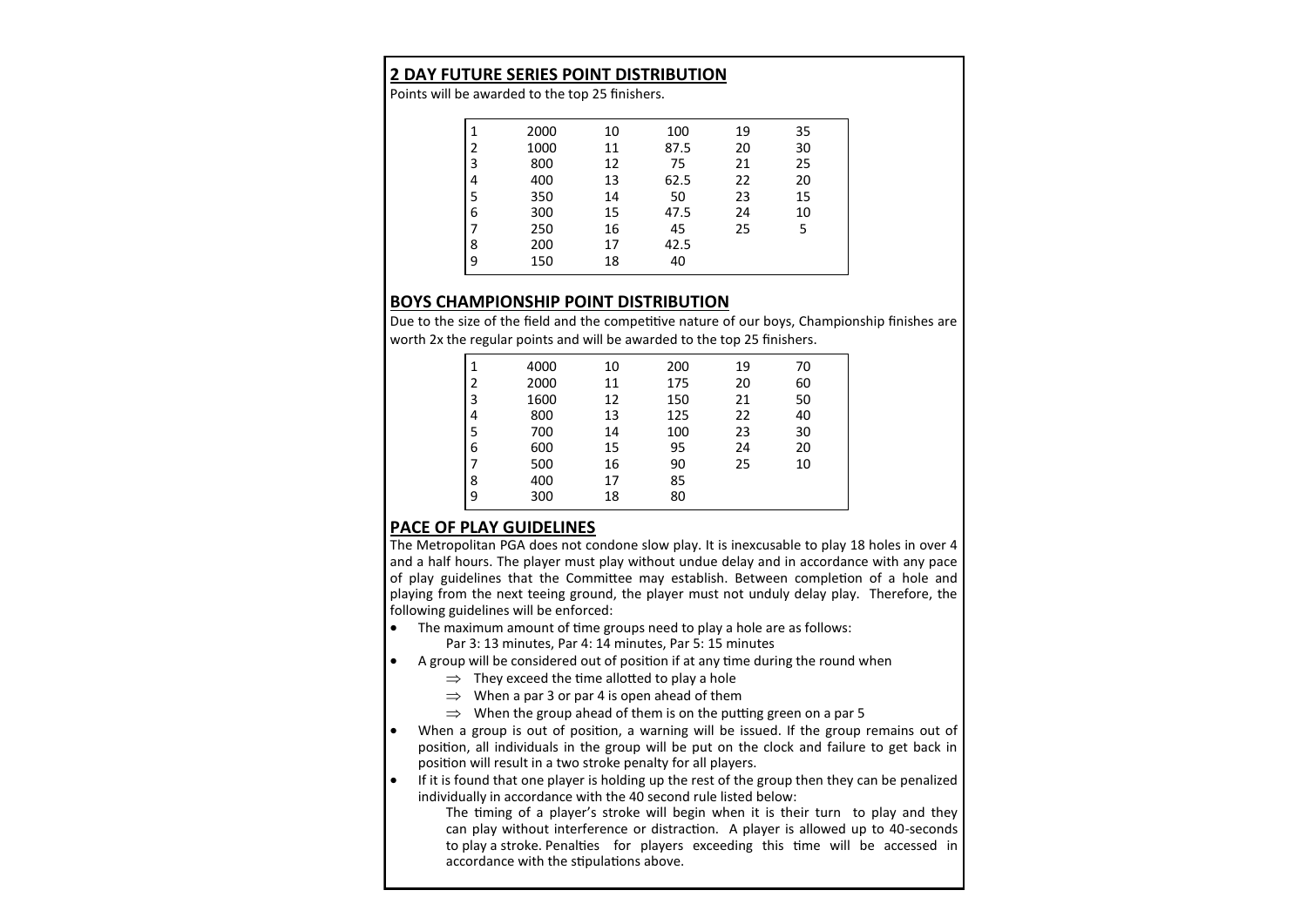#### **What to Expect the Day of a Tournament**

#### **WHAT SHOULD I HAVE WITH ME?**

All of the regular things you would bring to play a round of golf such as your clubs, golf bag, golf shoes, tees, balls, ball marker, divot repair tool, water, sunscreen etc. Please note not every club will have a snack bar available. Please be sure to bring adequate food and drink supplies with you. It is also important to make sure juniors have some basic medical supplies on them that they might need. Frequently requested items include Band-Aids, sports tape, Advil, stomach medication etc. The Met PGA staff will have most of these things available but it may be more beneficial to have these items accessible at arms length.

# **WHEN TO ARRIVE**

All players should arrive at a tournament at least 30 minutes prior to their starting time. Any player not checked in within 15 minutes of their starting time may be considered a no show and is subject to lose their original starting time. Please note all players should arrive at least 45 minutes early for a shotgun start.

#### **WHAT TO DO**

As soon as you arrive at the tournament you must check in with a Met PGA staff member at the Registration Table. Your starting time will be confirmed and you will be directed to the practice facilities available. Players are responsible for being at the tee at least 10 minutes prior to their starting time. It is NOT the responsibility of the Met PGA to make sure competitors are at their starting point on time. Any player who is late to the tee will be subject to penalty and/ or disqualification under the USGA Rules of Golf.

#### **AT THE TEE**

- 1. Please check the number of golf clubs in your bag- maximum is 14.
- 2. Please place an identifying mark on ball with a marker.
- 3. Pace of Play: Be sure to keep up with the group in front of you.
- 4. Please be to the tee 10 minutes prior to your starting time.
- 5. If at anytime you are unsure of a rule, or doubt as to how to proceed please follow Rule 20.1c (playing 2 balls).

Players will receive their official scorecards and additional Local Rules on the first tee. Each player will be responsible for keeping a fellow competitor's score, as well as their own. Players are highly encouraged to keep score for the rest of the members of their group as well. Players will be responsible for complete knowledge of the Rules of Golf and any Local Rules.

#### **AFTER I TEE OFF**

Parents are encouraged to drop their kids off at the tournament sites and return shortly before they finish their round. An average 18 hole round takes between 4 and a half - 5 hours (2 hours and 30 minutes for 9 holes). Spectators are not allowed other than at two-day Future Series events at course that permit guests.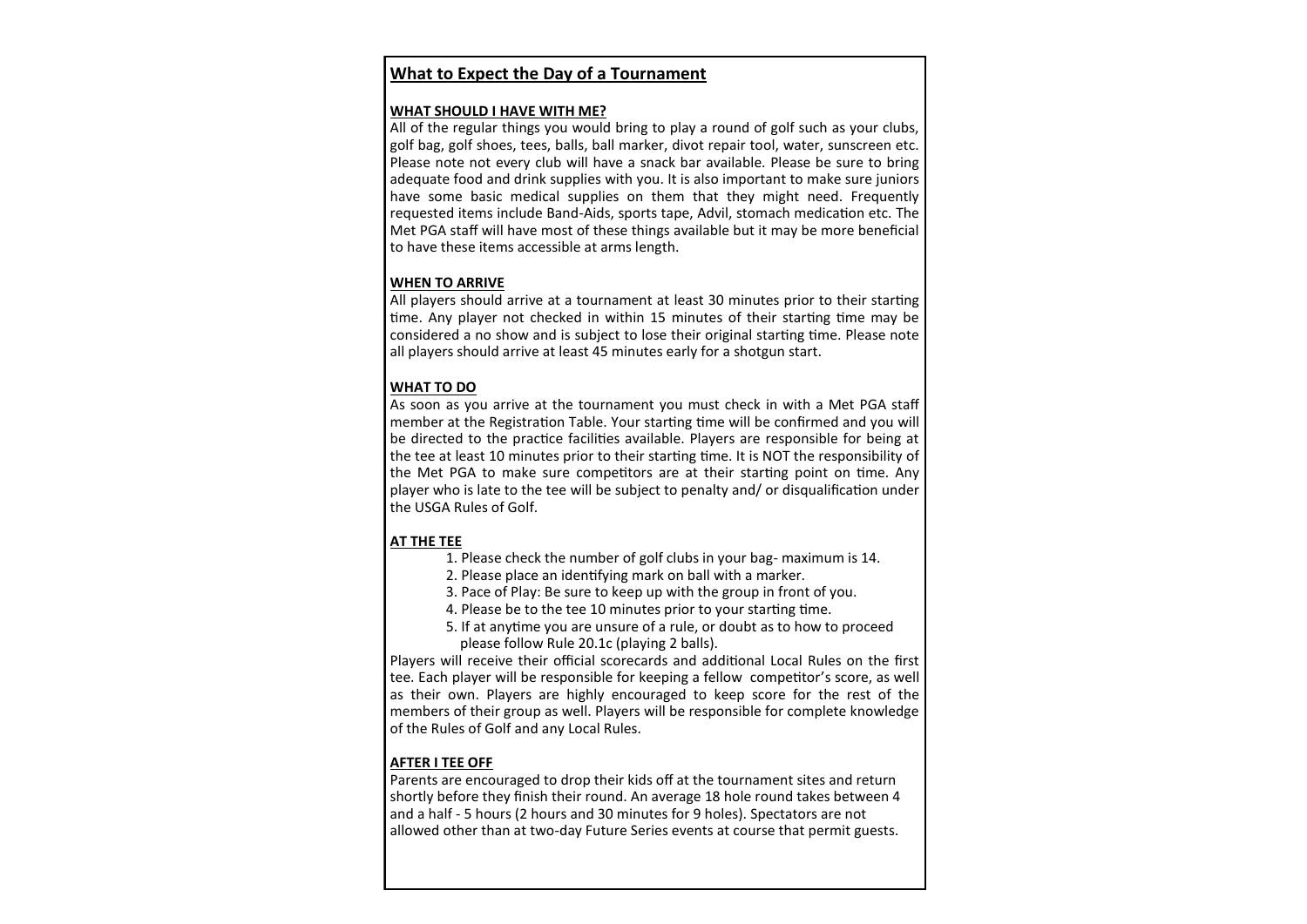# **SCORING PROCEDURES**

# **The following guidelines have been established by the Met PGA to help ensure fairness to all Junior Tour competitors:**

- All players should keep score for all competitors in their group.
- All players should keep a record of their own scores.
- All players must immediately sign and return their scorecards to Met PGA officials in the designated Scoring Area.
- After being dismissed from the scoring area, participants are free to leave the tournament for the day.
- Scores will be e-mailed and results posted online shortly following the conclusion of your round

#### . **The USGA Rules of Golf Scoring in Stroke Play states:**

**Marker's Responsibility:** After each hole during the round, your marker should confirm the number of strokes you took on that hole and enter that gross score on your scorecard. When the round has ended, your marker must certify the hole scores on your scorecard. If you had more than one marker, each marker must certify the score for those holes where they were your marker.

#### **Your Responsibility:** When the round has ended, you:

- Should carefully check the hole scores entered by your marker and raise any issues with the committee,
- Must make sure that your marker certifies the hole scores on the scorecard
- Must not change a hole score entered by your marker except with the marker's agreement or the Committees approval, and
- Must certify the hole scores on the scorecard and promptly return it to the Committee, after which you must not change your scorecard.

# **IF YOU BREACH ANY OF THESE REQUIREMENTS, YOU ARE DISQUALIFIED.**

# **WHAT TO DO IF I SUSPECT A DISHONEST PLAYER**

If you suspect that someone in your group is not being honest about their score please report it to a Met PGA official **immediately**. The longer you wait the less of a chance there is of rectifying the situation. **STAFF MUST BE NOTIFIED BEFORE SCORECARDS ARE SIGNED!!!** If you know that someone in your group is cheating and you do not do anything about it you are just as guilty for not protecting the integrity of the field.

# **Cheat today—pay the consequences the rest of your life!**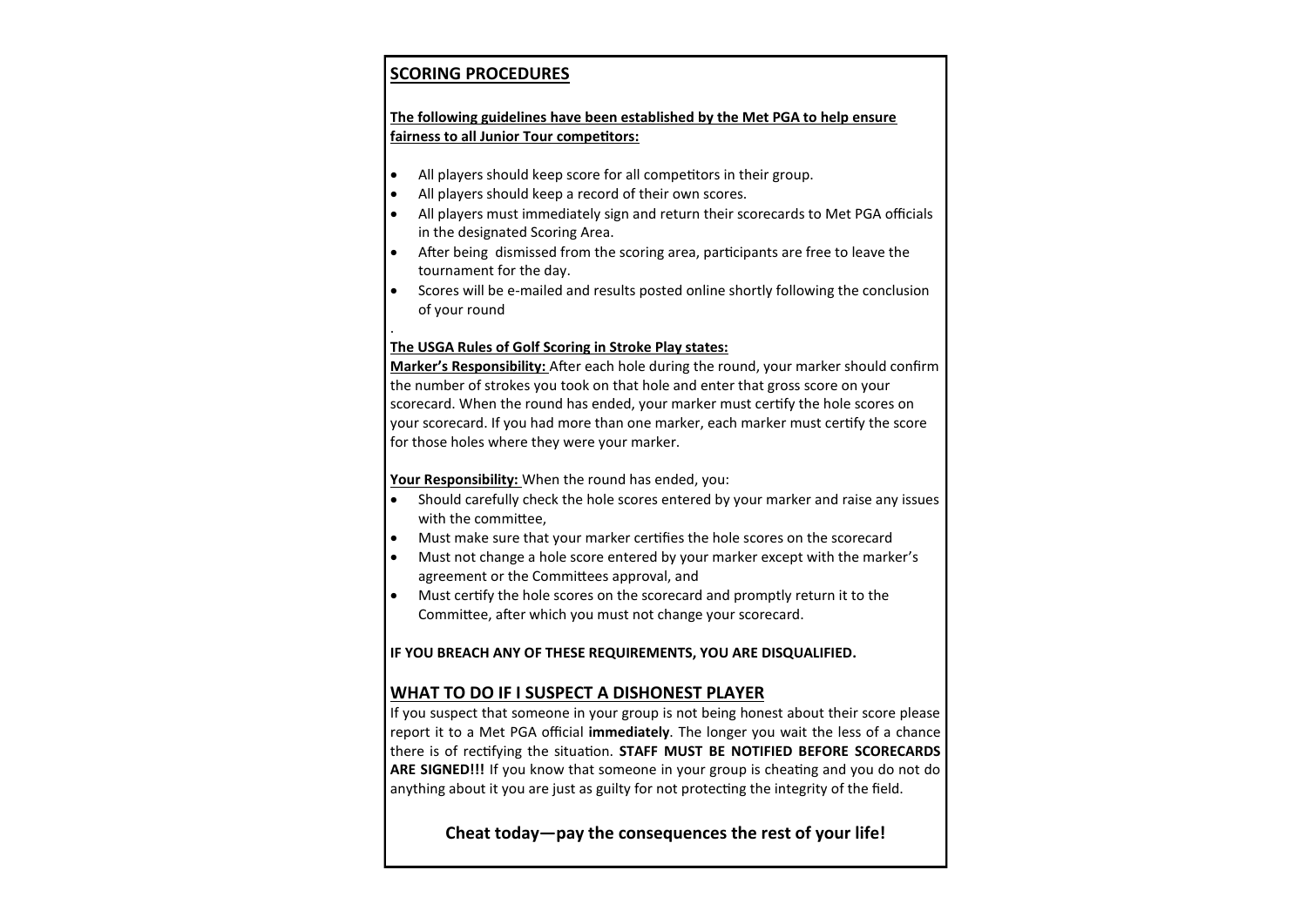#### **CHAMPIONSHIP EVENTS**

#### **REGISTRATION FOR CHAMPIONSHIPS BEGINS MAY 16 and can be accessed through your Player's Club Account**

#### **9 Hole Tour Championships**

Entry fee for all 9 Hole Championships is \$50 and is open to all 9 Hole Tour members

- **9 Hole New York City Championship** July 12 at Mosholu GC
- **Junior Classic** August 1 at Smithtown Landing Golf & CC
- **9 Hole Metropolitan PGA Junior Championship** August 8 at Milbrook Club
- **9 Hole Championship** August 17 at Westchester CC

#### **Championships**

36– Hole Championships are open to both The Players Tour and Future Series Players. The entry fee for all Championships is \$215. Some championships may have a cut after the first 18 holes. Spots will be filled on a first come first served basis unless otherwise noted.

**\*\*Top finishers in all 2-day stroke play events can receive performance stars for entry into AJGA events and will be ranked by Junior Golf Scoreboard\*\***

- **Metropolitan Junior PGA Championship-** June 27-28 , Hampshire CC
- **New York City Championship** July 11-12 at Pelham Bay GC
- **Junior Classic** August 1-2 at Smithtown Landing Golf & CC
- **Tour Championship** August 22-23, Site TBA

Invitational Championship comprised of any Future Series or Players Tour members who have met one of the following qualifications: finished in first place in any of our one or two day regular season tournaments/ championships or finished in the following positions in the Future Series Player of the Year race: Top 100 for boys and Top 30 for Girls. Once you qualify for this event you will be invited via email and will be able register through your Players Club account.

• **Match Play Championship-** August 25-26 at Glen Oaks Club

Qualifying will be held in conjunction with the Tour Championship results. The top 16 boys and 8 girls will advance to a 72 hole for the boys and 54 hole for the girls single elimination match play tournament.

• **Tommy Kuhn Cup-** August 31 at Piping Rock Club

This event will take place at the conclusion of the 2022 tournament season when the top point leaders face off in a Ryder Cup style event based on geographical region (Long Island vs. Westchester). More information on the qualifications will be posted on our website this summer.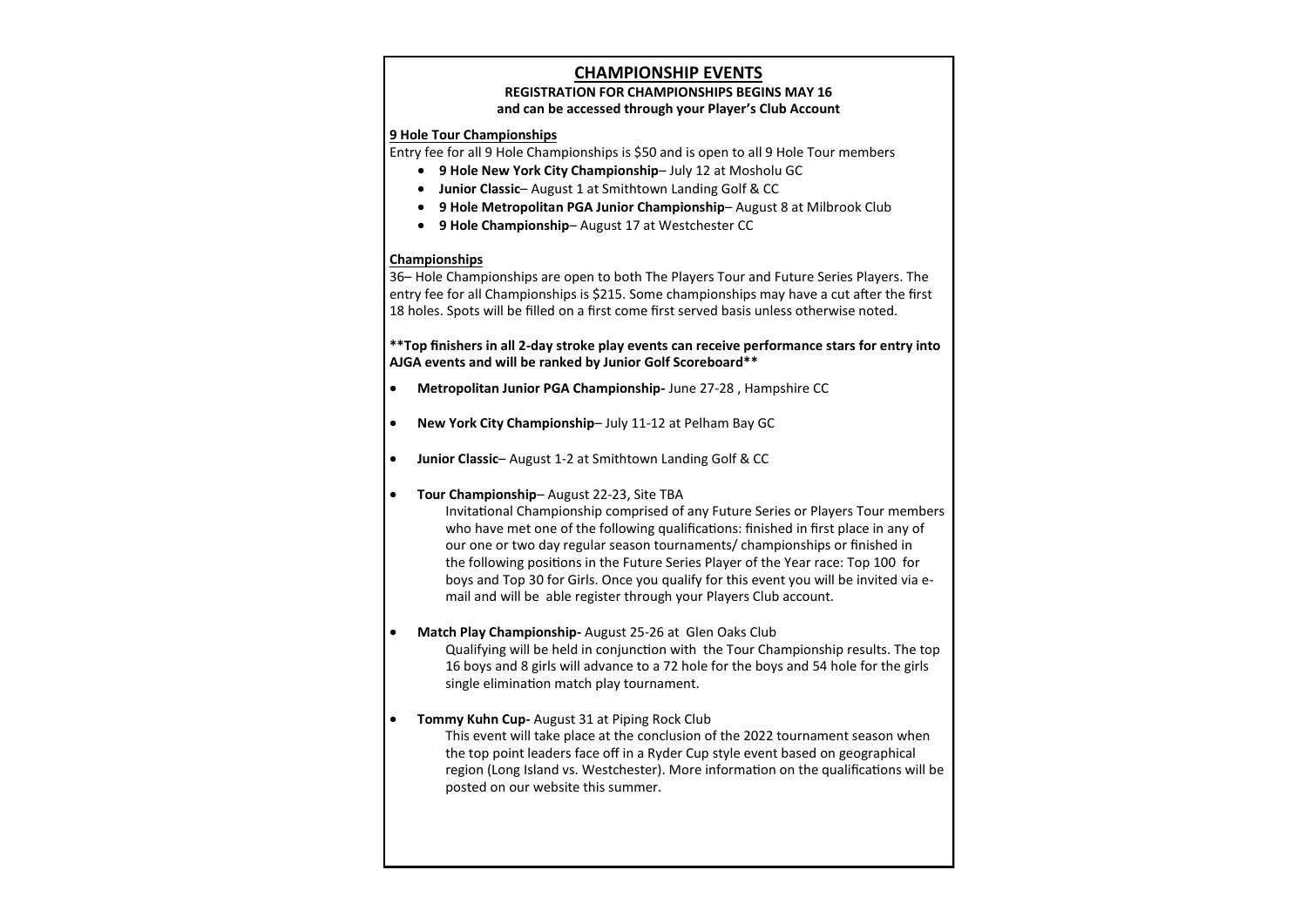#### **PARENTS CORNER**

**Please read this handbook thoroughly before calling the office with any questions.** Hopefully, most information you will need is right here. It is our goal to provide our members with an experience in tournament golf that is both fun and educational. We ask that you, as their parents, help us in the endeavor and follow the guidelines set forth by our organization to ensure that our goals are met. We ask you to please make note of and abide by the following principals: To us, every junior on our tour is the next up and coming star. Please do not let your personal pride and goals overshadow the thrust of our efforts.

- Parents, friends, or other spectators **will not be allowed** on the golf course during 9 Hole Tour and Players Tours events. Spectators will be allowed on the course for 36 Hole Future Series and Championships at sites that permit guests which will be announced prior to the event. Where possible, there will be specific areas on the golf course where spectators will be able to watch players. Unauthorized spectators on the golf course will be asked to leave and may be subject to having the player(s) they are watching disqualified.
- Spots for tournaments are filled on a first come first served basis. Be sure to register early to guarantee your spot in an event. Once a tournament is full we start a waiting list and if there are cancellations spots will be filled from the waiting list. If your child is not selected off the waiting list and still wishes to play, they are more than welcome to come as a standby the day of the tournament. There are no guarantees that a standby will be admitted entry into the event.
- Our tour is an introduction to tournament golf for these juniors and for many it is a difficult transition from playing a regular round. It is our goal to make their first experience with tournament golf rewarding and enjoyable so they will want to continue their young careers. We hate to see any added pressure put onto our tour players and ask that you keep this in mind at all times.
- Parents are guests at these clubs too and must adhere to dress guidelines set forth in this handbook. If you are present at one of our tour events and are inappropriately dressed, you will be asked to leave.
- Various scholarship opportunities are available to our members including financial aid for tournaments, college scholarships, and various other opportunities. For more information please visit our website!
- **The Golden Rule: The most important thing is to have fun!**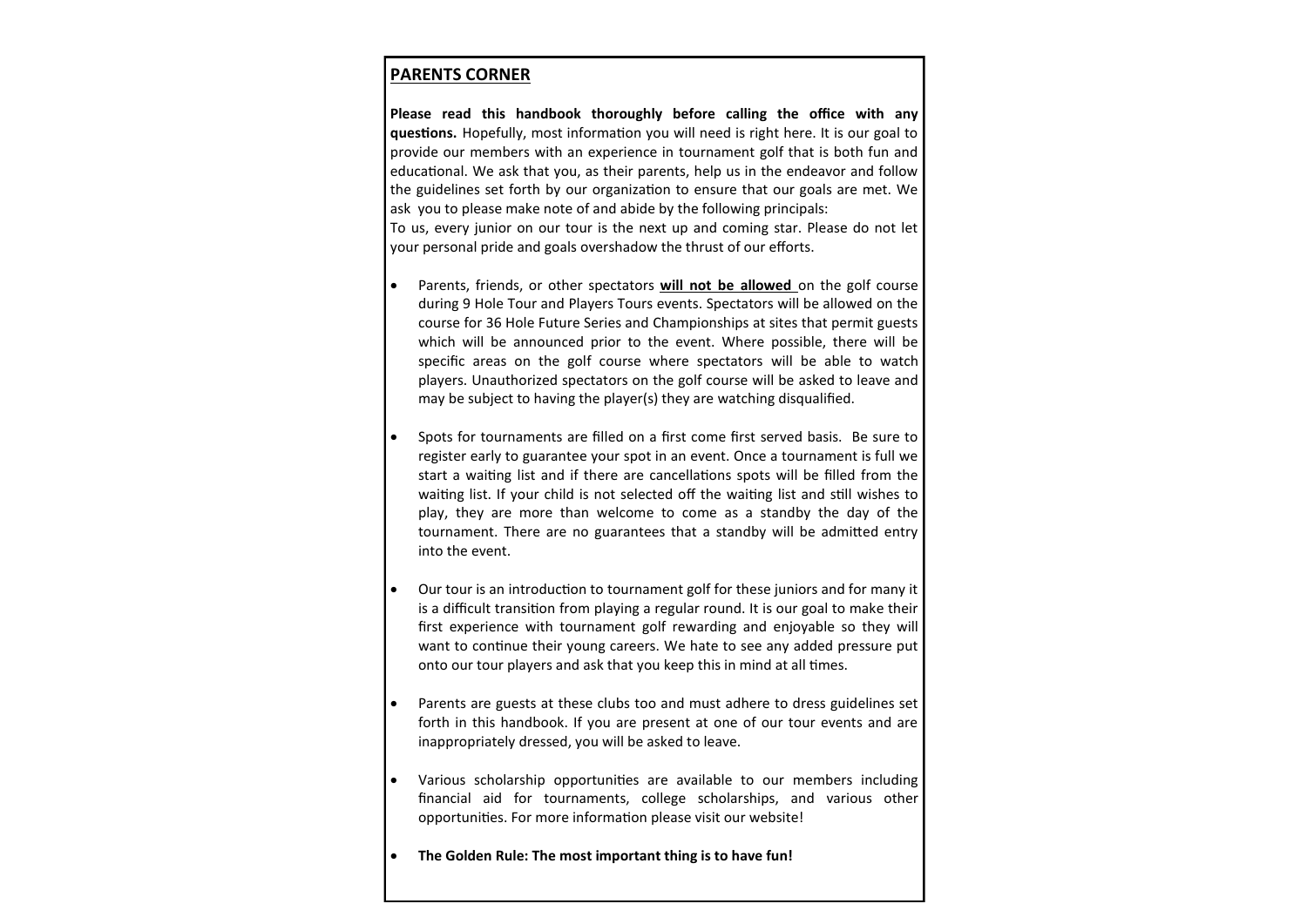# **PROTECT YOUR TOUR**

**Golf is a game of integrity.** 

**Members are expected to:**

**Respect themselves**

**Respect fellow competitors and staff** 

**Respect the rules of golf**

**Respect the golf course**

**All Met PGA Junior Tour events will be governed by the USGA Rules of Golf. Any question of a player's score or procedure should be immediately reported to the Tournament Committee to ensure fairness to all players. Rule 20.1c states: "If you know or believe that another player has breached the Rules and does not recognize or is ignoring this, you should tell that player, the player's [marker,](http://www.usga.org/content/usga/home-page/rules/rules-2019/players-edition/definitions.html#marker) a [referee](http://www.usga.org/content/usga/home-page/rules/rules-2019/players-edition/definitions.html#referee) or the Committee. You should do this promptly, and certainly before the player returns their [scorecard.](http://www.usga.org/content/usga/home-page/rules/rules-2019/players-edition/definitions.html#scorecard) Your failure to do so could be serious misconduct resulting in disqualification." Remember if you are caught cheating, that stigma can last a lifetime.**